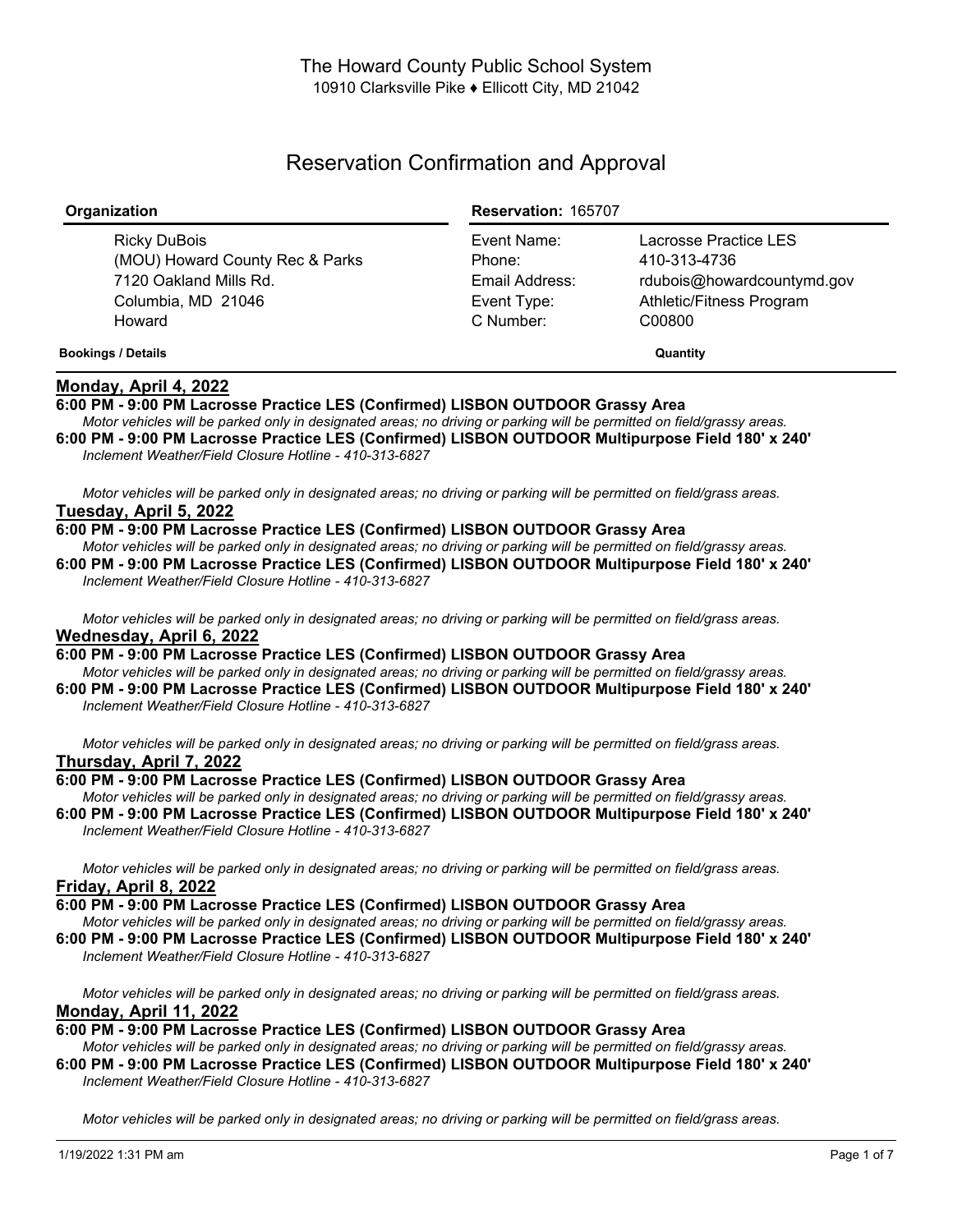## **Tuesday, April 12, 2022**

## **6:00 PM - 9:00 PM Lacrosse Practice LES (Confirmed) LISBON OUTDOOR Grassy Area**

Motor vehicles will be parked only in designated areas; no driving or parking will be permitted on field/grassy areas. **6:00 PM - 9:00 PM Lacrosse Practice LES (Confirmed) LISBON OUTDOOR Multipurpose Field 180' x 240'** *Inclement Weather/Field Closure Hotline - 410-313-6827*

<u> 1989 - Andrea Andrew Maria (h. 1989).</u>

Motor vehicles will be parked only in designated areas; no driving or parking will be permitted on field/grass areas. **Wednesday, April 13, 2022**

**6:00 PM - 9:00 PM Lacrosse Practice LES (Confirmed) LISBON OUTDOOR Grassy Area** Motor vehicles will be parked only in designated areas; no driving or parking will be permitted on field/grassy areas. **6:00 PM - 9:00 PM Lacrosse Practice LES (Confirmed) LISBON OUTDOOR Multipurpose Field 180' x 240'**

*Inclement Weather/Field Closure Hotline - 410-313-6827*

Motor vehicles will be parked only in designated areas; no driving or parking will be permitted on field/grass areas. **Thursday, April 14, 2022**

**6:00 PM - 9:00 PM Lacrosse Practice LES (Confirmed) LISBON OUTDOOR Grassy Area** Motor vehicles will be parked only in designated areas; no driving or parking will be permitted on field/grassy areas.

**6:00 PM - 9:00 PM Lacrosse Practice LES (Confirmed) LISBON OUTDOOR Multipurpose Field 180' x 240'** *Inclement Weather/Field Closure Hotline - 410-313-6827*

Motor vehicles will be parked only in designated areas; no driving or parking will be permitted on field/grass areas. **Tuesday, April 19, 2022**

**6:00 PM - 9:00 PM Lacrosse Practice LES (Confirmed) LISBON OUTDOOR Grassy Area**

Motor vehicles will be parked only in designated areas; no driving or parking will be permitted on field/grassy areas. **6:00 PM - 9:00 PM Lacrosse Practice LES (Confirmed) LISBON OUTDOOR Multipurpose Field 180' x 240'** *Inclement Weather/Field Closure Hotline - 410-313-6827*

Motor vehicles will be parked only in designated areas; no driving or parking will be permitted on field/grass areas. **Wednesday, April 20, 2022**

**6:00 PM - 9:00 PM Lacrosse Practice LES (Confirmed) LISBON OUTDOOR Grassy Area** Motor vehicles will be parked only in designated areas; no driving or parking will be permitted on field/grassy areas. **6:00 PM - 9:00 PM Lacrosse Practice LES (Confirmed) LISBON OUTDOOR Multipurpose Field 180' x 240'**

*Inclement Weather/Field Closure Hotline - 410-313-6827*

Motor vehicles will be parked only in designated areas: no driving or parking will be permitted on field/grass areas. **Thursday, April 21, 2022**

## **6:00 PM - 9:00 PM Lacrosse Practice LES (Confirmed) LISBON OUTDOOR Grassy Area**

Motor vehicles will be parked only in designated areas; no driving or parking will be permitted on field/grassy areas. **6:00 PM - 9:00 PM Lacrosse Practice LES (Confirmed) LISBON OUTDOOR Multipurpose Field 180' x 240'** *Inclement Weather/Field Closure Hotline - 410-313-6827*

Motor vehicles will be parked only in designated areas; no driving or parking will be permitted on field/grass areas. **Monday, April 25, 2022**

**6:00 PM - 9:00 PM Lacrosse Practice LES (Confirmed) LISBON OUTDOOR Grassy Area**

Motor vehicles will be parked only in designated areas; no driving or parking will be permitted on field/grassy areas. **6:00 PM - 9:00 PM Lacrosse Practice LES (Confirmed) LISBON OUTDOOR Multipurpose Field 180' x 240'** *Inclement Weather/Field Closure Hotline - 410-313-6827*

Motor vehicles will be parked only in designated areas; no driving or parking will be permitted on field/grass areas.

## **Tuesday, April 26, 2022**

**6:00 PM - 9:00 PM Lacrosse Practice LES (Confirmed) LISBON OUTDOOR Grassy Area**

Motor vehicles will be parked only in designated areas; no driving or parking will be permitted on field/grassy areas. **6:00 PM - 9:00 PM Lacrosse Practice LES (Confirmed) LISBON OUTDOOR Multipurpose Field 180' x 240'** *Inclement Weather/Field Closure Hotline - 410-313-6827*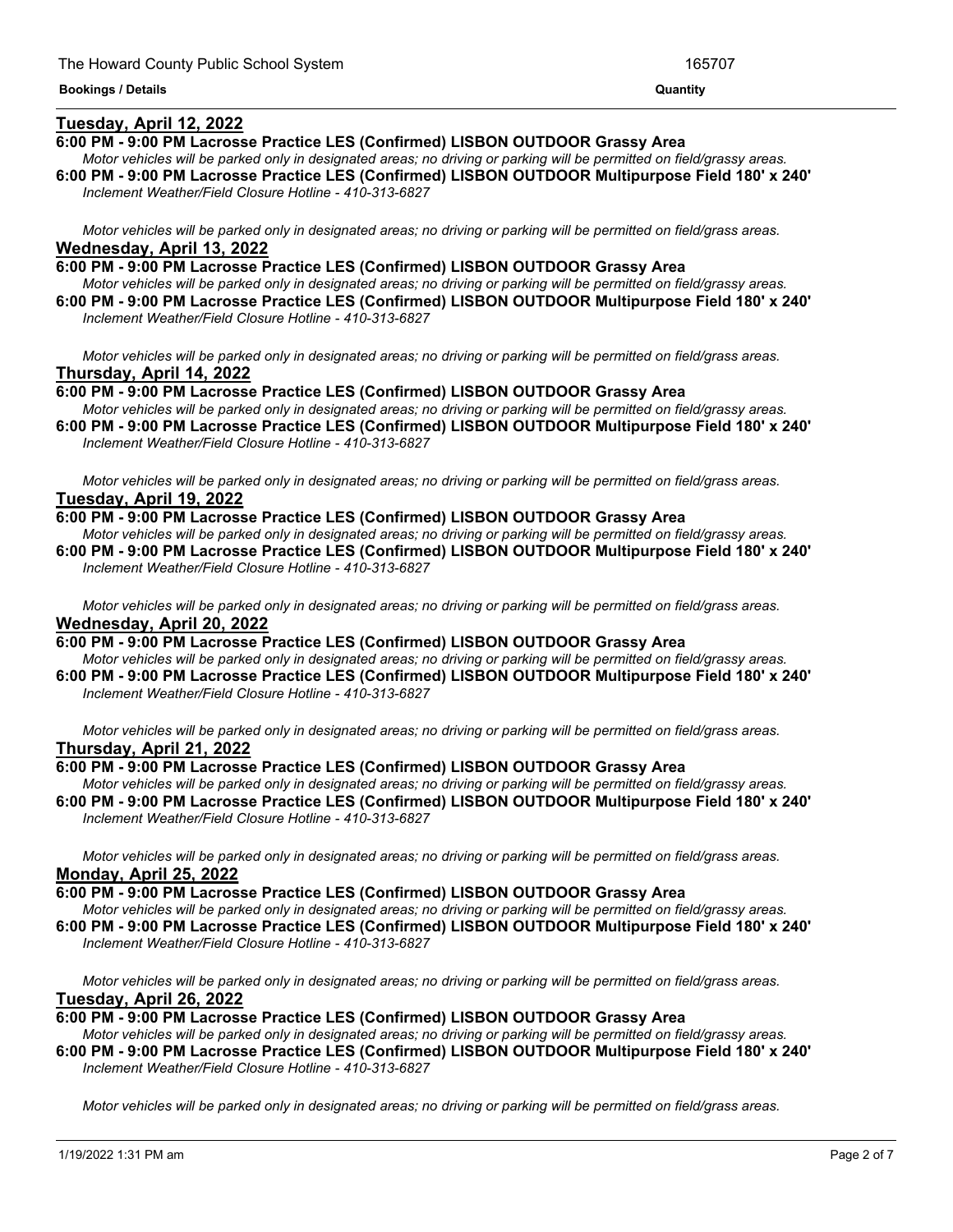#### <u> 1999 - Jan James James James James James James James James James James James James James James James James J</u> **Wednesday, April 27, 2022**

#### **6:00 PM - 9:00 PM Lacrosse Practice LES (Confirmed) LISBON OUTDOOR Grassy Area**

- Motor vehicles will be parked only in designated areas; no driving or parking will be permitted on field/grassy areas. **6:00 PM - 9:00 PM Lacrosse Practice LES (Confirmed) LISBON OUTDOOR Multipurpose Field 180' x 240'**
- *Inclement Weather/Field Closure Hotline - 410-313-6827*

Motor vehicles will be parked only in designated areas; no driving or parking will be permitted on field/grass areas. **Thursday, April 28, 2022**

**6:00 PM - 9:00 PM Lacrosse Practice LES (Confirmed) LISBON OUTDOOR Grassy Area** Motor vehicles will be parked only in designated areas; no driving or parking will be permitted on field/grassy areas. **6:00 PM - 9:00 PM Lacrosse Practice LES (Confirmed) LISBON OUTDOOR Multipurpose Field 180' x 240'**

*Inclement Weather/Field Closure Hotline - 410-313-6827*

Motor vehicles will be parked only in designated areas; no driving or parking will be permitted on field/grass areas. **Friday, April 29, 2022**

**6:00 PM - 9:00 PM Lacrosse Practice LES (Confirmed) LISBON OUTDOOR Grassy Area**

Motor vehicles will be parked only in designated areas; no driving or parking will be permitted on field/grassy areas. **6:00 PM - 9:00 PM Lacrosse Practice LES (Confirmed) LISBON OUTDOOR Multipurpose Field 180' x 240'** *Inclement Weather/Field Closure Hotline - 410-313-6827*

Motor vehicles will be parked only in designated areas; no driving or parking will be permitted on field/grass areas. **Monday, May 2, 2022**

**6:00 PM - 9:00 PM Lacrosse Practice LES (Confirmed) LISBON OUTDOOR Grassy Area**

Motor vehicles will be parked only in designated areas; no driving or parking will be permitted on field/grassy areas. **6:00 PM - 9:00 PM Lacrosse Practice LES (Confirmed) LISBON OUTDOOR Multipurpose Field 180' x 240'** *Inclement Weather/Field Closure Hotline - 410-313-6827*

Motor vehicles will be parked only in designated areas; no driving or parking will be permitted on field/grass areas. **Tuesday, May 3, 2022**

**6:00 PM - 9:00 PM Lacrosse Practice LES (Confirmed) LISBON OUTDOOR Grassy Area** Motor vehicles will be parked only in designated areas; no driving or parking will be permitted on field/grassy areas.

**6:00 PM - 9:00 PM Lacrosse Practice LES (Confirmed) LISBON OUTDOOR Multipurpose Field 180' x 240'** *Inclement Weather/Field Closure Hotline - 410-313-6827*

Motor vehicles will be parked only in designated areas; no driving or parking will be permitted on field/grass areas. **Wednesday, May 4, 2022**

## **6:00 PM - 9:00 PM Lacrosse Practice LES (Confirmed) LISBON OUTDOOR Grassy Area**

Motor vehicles will be parked only in designated areas; no driving or parking will be permitted on field/grassy areas. **6:00 PM - 9:00 PM Lacrosse Practice LES (Confirmed) LISBON OUTDOOR Multipurpose Field 180' x 240'** *Inclement Weather/Field Closure Hotline - 410-313-6827*

Motor vehicles will be parked only in designated areas; no driving or parking will be permitted on field/grass areas. **Thursday, May 5, 2022**

**6:00 PM - 9:00 PM Lacrosse Practice LES (Confirmed) LISBON OUTDOOR Grassy Area**

Motor vehicles will be parked only in designated areas; no driving or parking will be permitted on field/grassy areas. **6:00 PM - 9:00 PM Lacrosse Practice LES (Confirmed) LISBON OUTDOOR Multipurpose Field 180' x 240'**

*Inclement Weather/Field Closure Hotline - 410-313-6827*

Motor vehicles will be parked only in designated areas; no driving or parking will be permitted on field/grass areas. **Friday, May 6, 2022**

## **6:00 PM - 9:00 PM Lacrosse Practice LES (Confirmed) LISBON OUTDOOR Grassy Area**

Motor vehicles will be parked only in designated areas; no driving or parking will be permitted on field/grassy areas. **6:00 PM - 9:00 PM Lacrosse Practice LES (Confirmed) LISBON OUTDOOR Multipurpose Field 180' x 240'**

*Inclement Weather/Field Closure Hotline - 410-313-6827*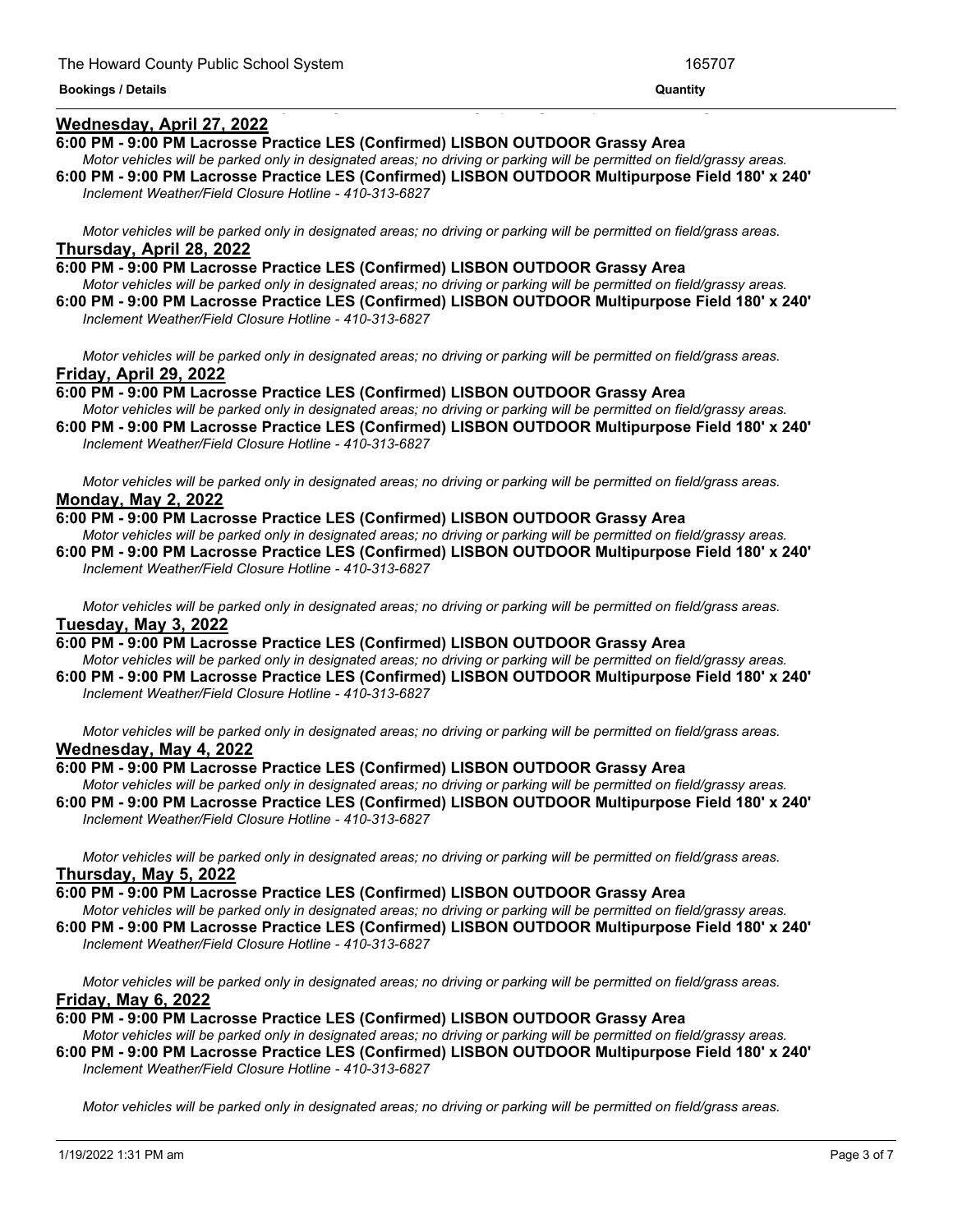## **Monday, May 9, 2022**

#### **6:00 PM - 9:00 PM Lacrosse Practice LES (Confirmed) LISBON OUTDOOR Grassy Area**

Motor vehicles will be parked only in designated areas; no driving or parking will be permitted on field/grassy areas. **6:00 PM - 9:00 PM Lacrosse Practice LES (Confirmed) LISBON OUTDOOR Multipurpose Field 180' x 240'**

<u> 1989 - Andrea Andrew Maria (h. 1989).</u>

*Inclement Weather/Field Closure Hotline - 410-313-6827*

Motor vehicles will be parked only in designated areas; no driving or parking will be permitted on field/grass areas. **Tuesday, May 10, 2022**

**6:00 PM - 9:00 PM Lacrosse Practice LES (Confirmed) LISBON OUTDOOR Grassy Area** Motor vehicles will be parked only in designated areas; no driving or parking will be permitted on field/grassy areas.

**6:00 PM - 9:00 PM Lacrosse Practice LES (Confirmed) LISBON OUTDOOR Multipurpose Field 180' x 240'** *Inclement Weather/Field Closure Hotline - 410-313-6827*

Motor vehicles will be parked only in designated areas; no driving or parking will be permitted on field/grass areas. **Wednesday, May 11, 2022**

**6:00 PM - 9:00 PM Lacrosse Practice LES (Confirmed) LISBON OUTDOOR Grassy Area** Motor vehicles will be parked only in designated areas; no driving or parking will be permitted on field/grassy areas.

**6:00 PM - 9:00 PM Lacrosse Practice LES (Confirmed) LISBON OUTDOOR Multipurpose Field 180' x 240'** *Inclement Weather/Field Closure Hotline - 410-313-6827*

Motor vehicles will be parked only in designated areas; no driving or parking will be permitted on field/grass areas. **Thursday, May 12, 2022**

**6:00 PM - 9:00 PM Lacrosse Practice LES (Confirmed) LISBON OUTDOOR Grassy Area**

Motor vehicles will be parked only in designated areas; no driving or parking will be permitted on field/grassy areas. **6:00 PM - 9:00 PM Lacrosse Practice LES (Confirmed) LISBON OUTDOOR Multipurpose Field 180' x 240'** *Inclement Weather/Field Closure Hotline - 410-313-6827*

Motor vehicles will be parked only in designated areas; no driving or parking will be permitted on field/grass areas. **Monday, May 16, 2022**

**6:00 PM - 9:00 PM Lacrosse Practice LES (Confirmed) LISBON OUTDOOR Grassy Area**

Motor vehicles will be parked only in designated areas; no driving or parking will be permitted on field/grassy areas. **6:00 PM - 9:00 PM Lacrosse Practice LES (Confirmed) LISBON OUTDOOR Multipurpose Field 180' x 240'** *Inclement Weather/Field Closure Hotline - 410-313-6827*

Motor vehicles will be parked only in designated areas; no driving or parking will be permitted on field/grass areas. **Tuesday, May 17, 2022**

#### **6:00 PM - 9:00 PM Lacrosse Practice LES (Confirmed) LISBON OUTDOOR Grassy Area**

Motor vehicles will be parked only in designated areas; no driving or parking will be permitted on field/grassy areas. **6:00 PM - 9:00 PM Lacrosse Practice LES (Confirmed) LISBON OUTDOOR Multipurpose Field 180' x 240'** *Inclement Weather/Field Closure Hotline - 410-313-6827*

Motor vehicles will be parked only in designated areas; no driving or parking will be permitted on field/grass areas. **Wednesday, May 18, 2022**

#### **6:00 PM - 9:00 PM Lacrosse Practice LES (Confirmed) LISBON OUTDOOR Grassy Area**

Motor vehicles will be parked only in designated areas; no driving or parking will be permitted on field/grassy areas. **6:00 PM - 9:00 PM Lacrosse Practice LES (Confirmed) LISBON OUTDOOR Multipurpose Field 180' x 240'**

*Inclement Weather/Field Closure Hotline - 410-313-6827*

Motor vehicles will be parked only in designated areas; no driving or parking will be permitted on field/grass areas. **Thursday, May 19, 2022**

**6:00 PM - 9:00 PM Lacrosse Practice LES (Confirmed) LISBON OUTDOOR Grassy Area**

Motor vehicles will be parked only in designated areas; no driving or parking will be permitted on field/grassy areas. **6:00 PM - 9:00 PM Lacrosse Practice LES (Confirmed) LISBON OUTDOOR Multipurpose Field 180' x 240'** *Inclement Weather/Field Closure Hotline - 410-313-6827*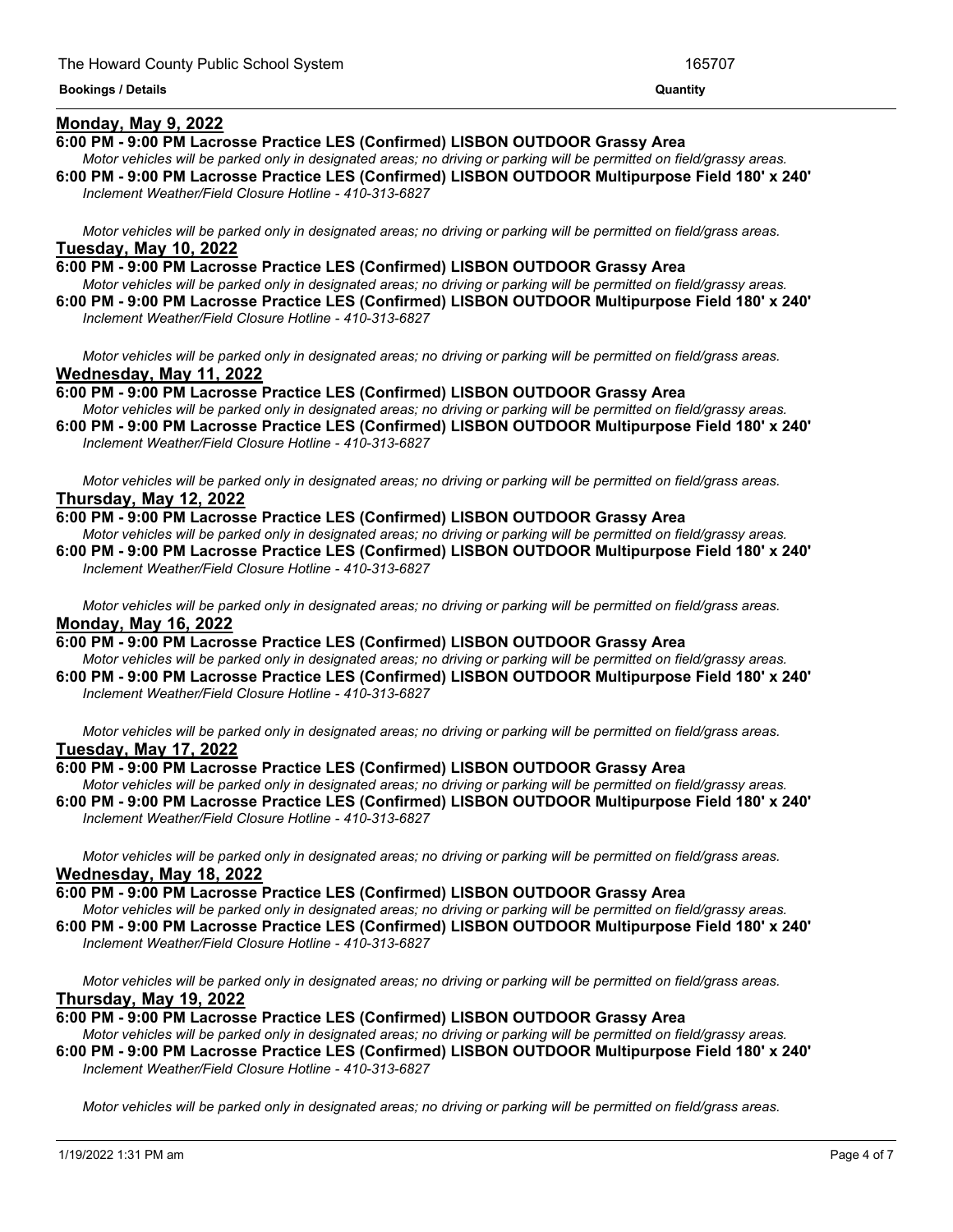## **Monday, May 23, 2022**

#### **6:00 PM - 9:00 PM Lacrosse Practice LES (Confirmed) LISBON OUTDOOR Grassy Area**

Motor vehicles will be parked only in designated areas; no driving or parking will be permitted on field/grassy areas. **6:00 PM - 9:00 PM Lacrosse Practice LES (Confirmed) LISBON OUTDOOR Multipurpose Field 180' x 240'** *Inclement Weather/Field Closure Hotline - 410-313-6827*

Motor vehicles will be parked only in designated areas; no driving or parking will be permitted on field/grass areas. **Tuesday, May 24, 2022**

**6:00 PM - 9:00 PM Lacrosse Practice LES (Confirmed) LISBON OUTDOOR Grassy Area** Motor vehicles will be parked only in designated areas; no driving or parking will be permitted on field/grassy areas. **6:00 PM - 9:00 PM Lacrosse Practice LES (Confirmed) LISBON OUTDOOR Multipurpose Field 180' x 240'** *Inclement Weather/Field Closure Hotline - 410-313-6827*

Motor vehicles will be parked only in designated areas; no driving or parking will be permitted on field/grass areas. **Wednesday, May 25, 2022**

**6:00 PM - 9:00 PM Lacrosse Practice LES (Confirmed) LISBON OUTDOOR Grassy Area** Motor vehicles will be parked only in designated areas; no driving or parking will be permitted on field/grassy areas.

**6:00 PM - 9:00 PM Lacrosse Practice LES (Confirmed) LISBON OUTDOOR Multipurpose Field 180' x 240'** *Inclement Weather/Field Closure Hotline - 410-313-6827*

Motor vehicles will be parked only in designated areas; no driving or parking will be permitted on field/grass areas. **Thursday, May 26, 2022**

**6:00 PM - 9:00 PM Lacrosse Practice LES (Confirmed) LISBON OUTDOOR Grassy Area**

Motor vehicles will be parked only in designated areas; no driving or parking will be permitted on field/grassy areas. **6:00 PM - 9:00 PM Lacrosse Practice LES (Confirmed) LISBON OUTDOOR Multipurpose Field 180' x 240'** *Inclement Weather/Field Closure Hotline - 410-313-6827*

Motor vehicles will be parked only in designated areas; no driving or parking will be permitted on field/grass areas. **Friday, May 27, 2022**

**6:00 PM - 9:00 PM Lacrosse Practice LES (Confirmed) LISBON OUTDOOR Grassy Area** Motor vehicles will be parked only in designated areas; no driving or parking will be permitted on field/grassy areas.

**6:00 PM - 9:00 PM Lacrosse Practice LES (Confirmed) LISBON OUTDOOR Multipurpose Field 180' x 240'** *Inclement Weather/Field Closure Hotline - 410-313-6827*

Motor vehicles will be parked only in designated areas; no driving or parking will be permitted on field/grass areas. **Tuesday, May 31, 2022**

#### **6:00 PM - 9:00 PM Lacrosse Practice LES (Confirmed) LISBON OUTDOOR Grassy Area**

Motor vehicles will be parked only in designated areas; no driving or parking will be permitted on field/grassy areas. **6:00 PM - 9:00 PM Lacrosse Practice LES (Confirmed) LISBON OUTDOOR Multipurpose Field 180' x 240'** *Inclement Weather/Field Closure Hotline - 410-313-6827*

Motor vehicles will be parked only in designated areas; no driving or parking will be permitted on field/grass areas. **Wednesday, June 1, 2022**

#### **6:00 PM - 9:00 PM Lacrosse Practice LES (Confirmed) LISBON OUTDOOR Grassy Area**

Motor vehicles will be parked only in designated areas; no driving or parking will be permitted on field/grassy areas. **6:00 PM - 9:00 PM Lacrosse Practice LES (Confirmed) LISBON OUTDOOR Multipurpose Field 180' x 240'**

*Inclement Weather/Field Closure Hotline - 410-313-6827*

Motor vehicles will be parked only in designated areas; no driving or parking will be permitted on field/grass areas. **Thursday, June 2, 2022**

## **6:00 PM - 9:00 PM Lacrosse Practice LES (Confirmed) LISBON OUTDOOR Grassy Area**

Motor vehicles will be parked only in designated areas; no driving or parking will be permitted on field/grassy areas. **6:00 PM - 9:00 PM Lacrosse Practice LES (Confirmed) LISBON OUTDOOR Multipurpose Field 180' x 240'** *Inclement Weather/Field Closure Hotline - 410-313-6827*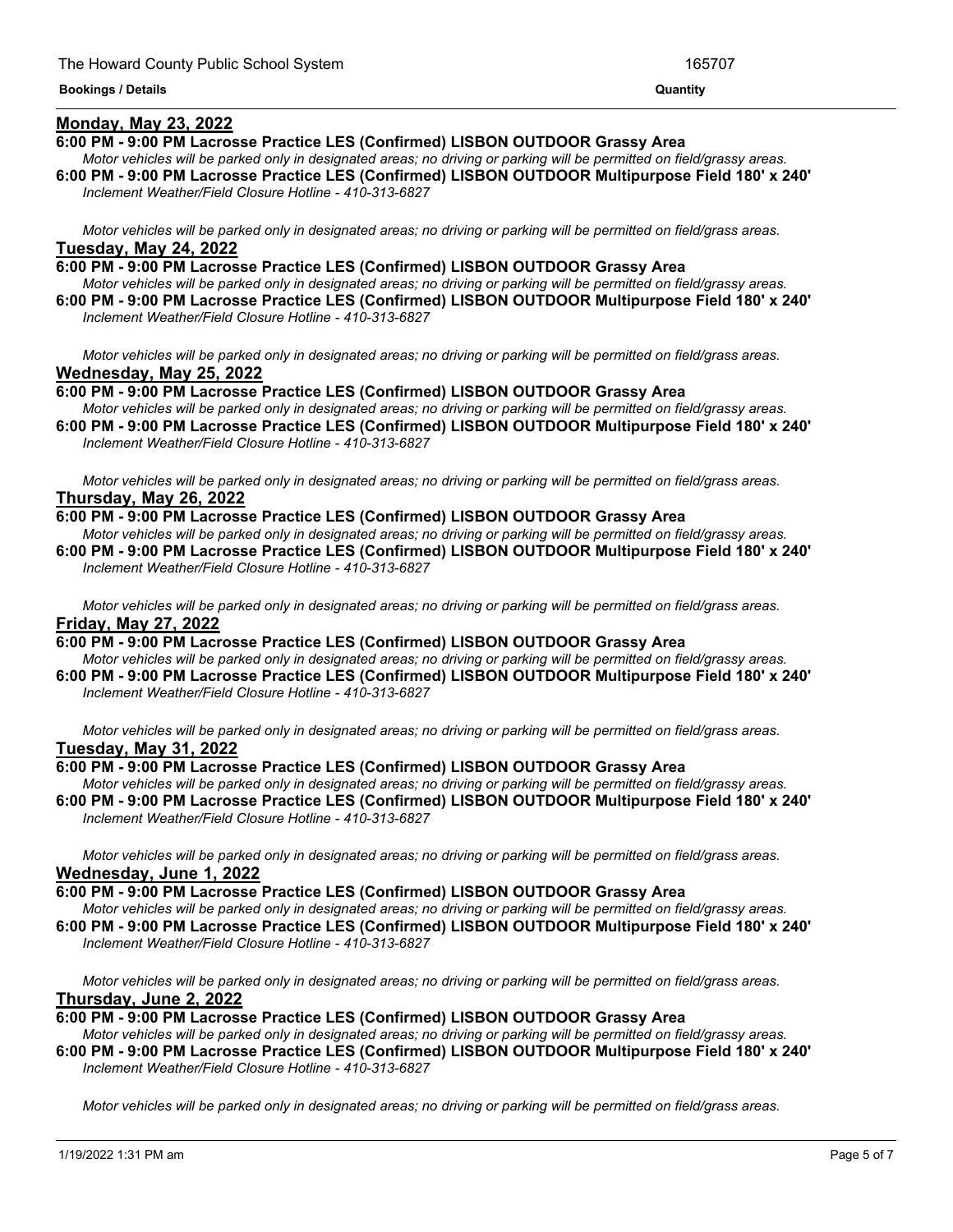## **Friday, June 3, 2022**

#### **6:00 PM - 9:00 PM Lacrosse Practice LES (Confirmed) LISBON OUTDOOR Grassy Area**

Motor vehicles will be parked only in designated areas; no driving or parking will be permitted on field/grassy areas. **6:00 PM - 9:00 PM Lacrosse Practice LES (Confirmed) LISBON OUTDOOR Multipurpose Field 180' x 240'**

<u> 1989 - Andrea Andrea Andrea Andrea Andrea Andrea Andrea Andrea Andrea Andrea Andrea Andrea Andrea Andrea Andr</u>

*Inclement Weather/Field Closure Hotline - 410-313-6827*

Motor vehicles will be parked only in designated areas; no driving or parking will be permitted on field/grass areas. **Monday, June 6, 2022**

- **6:00 PM - 9:00 PM Lacrosse Practice LES (Confirmed) LISBON OUTDOOR Grassy Area** Motor vehicles will be parked only in designated areas; no driving or parking will be permitted on field/grassy areas.
- **6:00 PM - 9:00 PM Lacrosse Practice LES (Confirmed) LISBON OUTDOOR Multipurpose Field 180' x 240'** *Inclement Weather/Field Closure Hotline - 410-313-6827*

Motor vehicles will be parked only in designated areas; no driving or parking will be permitted on field/grass areas. **Tuesday, June 7, 2022**

**6:00 PM - 9:00 PM Lacrosse Practice LES (Confirmed) LISBON OUTDOOR Grassy Area** Motor vehicles will be parked only in designated areas; no driving or parking will be permitted on field/grassy areas.

**6:00 PM - 9:00 PM Lacrosse Practice LES (Confirmed) LISBON OUTDOOR Multipurpose Field 180' x 240'** *Inclement Weather/Field Closure Hotline - 410-313-6827*

Motor vehicles will be parked only in designated areas; no driving or parking will be permitted on field/grass areas. **Wednesday, June 8, 2022**

**6:00 PM - 9:00 PM Lacrosse Practice LES (Confirmed) LISBON OUTDOOR Grassy Area**

Motor vehicles will be parked only in designated areas; no driving or parking will be permitted on field/grassy areas. **6:00 PM - 9:00 PM Lacrosse Practice LES (Confirmed) LISBON OUTDOOR Multipurpose Field 180' x 240'** *Inclement Weather/Field Closure Hotline - 410-313-6827*

Motor vehicles will be parked only in designated areas; no driving or parking will be permitted on field/grass areas. **Thursday, June 9, 2022**

**6:00 PM - 9:00 PM Lacrosse Practice LES (Confirmed) LISBON OUTDOOR Grassy Area** Motor vehicles will be parked only in designated areas; no driving or parking will be permitted on field/grassy areas.

**6:00 PM - 9:00 PM Lacrosse Practice LES (Confirmed) LISBON OUTDOOR Multipurpose Field 180' x 240'** *Inclement Weather/Field Closure Hotline - 410-313-6827*

Motor vehicles will be parked only in designated areas; no driving or parking will be permitted on field/grass areas. **Friday, June 10, 2022**

#### **6:00 PM - 9:00 PM Lacrosse Practice LES (Confirmed) LISBON OUTDOOR Grassy Area**

Motor vehicles will be parked only in designated areas; no driving or parking will be permitted on field/grassy areas. **6:00 PM - 9:00 PM Lacrosse Practice LES (Confirmed) LISBON OUTDOOR Multipurpose Field 180' x 240'** *Inclement Weather/Field Closure Hotline - 410-313-6827*

Motor vehicles will be parked only in designated areas; no driving or parking will be permitted on field/grass areas. **Monday, June 13, 2022**

#### **6:00 PM - 9:00 PM Lacrosse Practice LES (Confirmed) LISBON OUTDOOR Grassy Area**

Motor vehicles will be parked only in designated areas; no driving or parking will be permitted on field/grassy areas. **6:00 PM - 9:00 PM Lacrosse Practice LES (Confirmed) LISBON OUTDOOR Multipurpose Field 180' x 240'**

*Inclement Weather/Field Closure Hotline - 410-313-6827*

Motor vehicles will be parked only in designated areas; no driving or parking will be permitted on field/grass areas. **Tuesday, June 14, 2022**

#### **6:00 PM - 9:00 PM Lacrosse Practice LES (Confirmed) LISBON OUTDOOR Grassy Area**

Motor vehicles will be parked only in designated areas; no driving or parking will be permitted on field/grassy areas. **6:00 PM - 9:00 PM Lacrosse Practice LES (Confirmed) LISBON OUTDOOR Multipurpose Field 180' x 240'** *Inclement Weather/Field Closure Hotline - 410-313-6827*